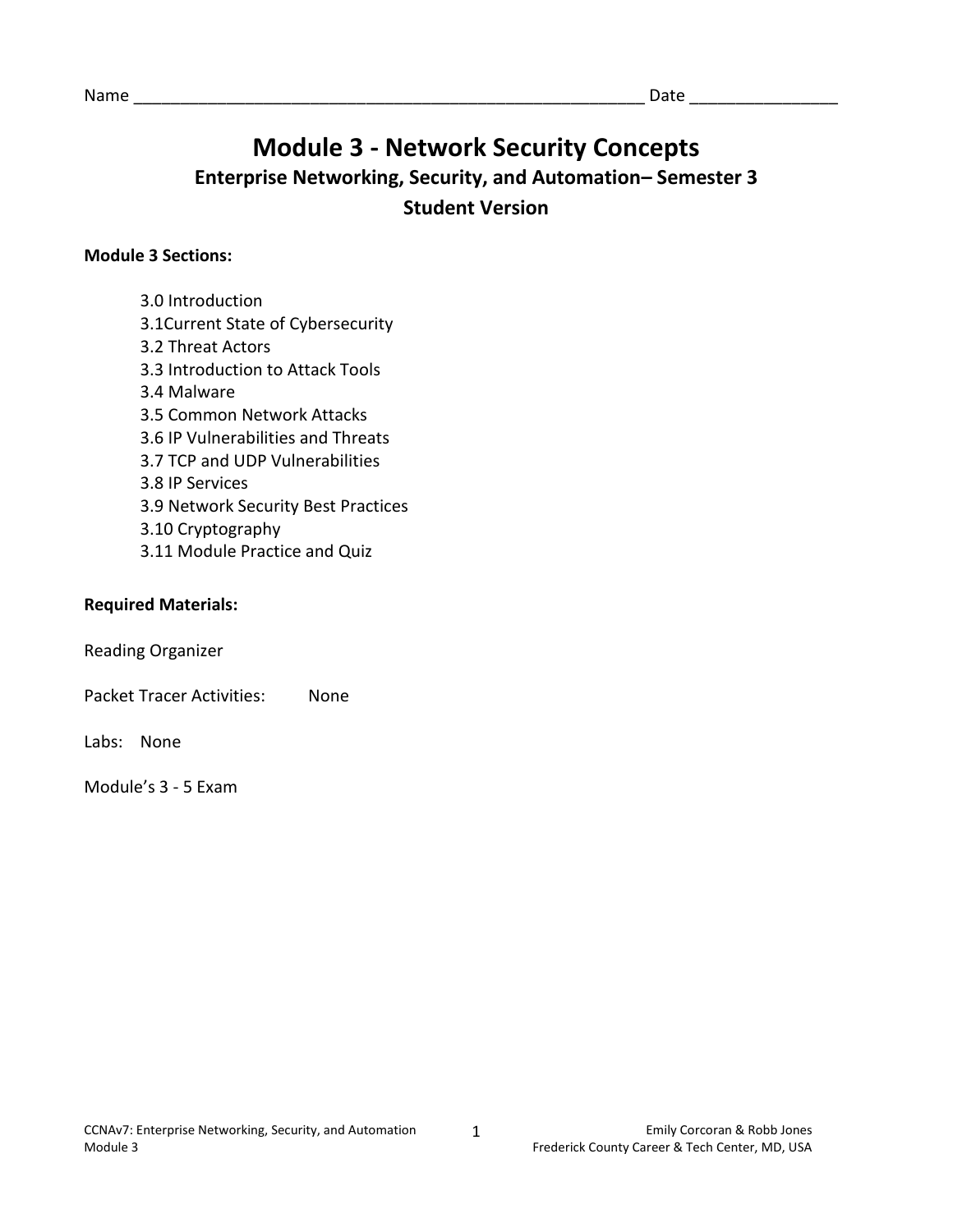Page intentionally left blank.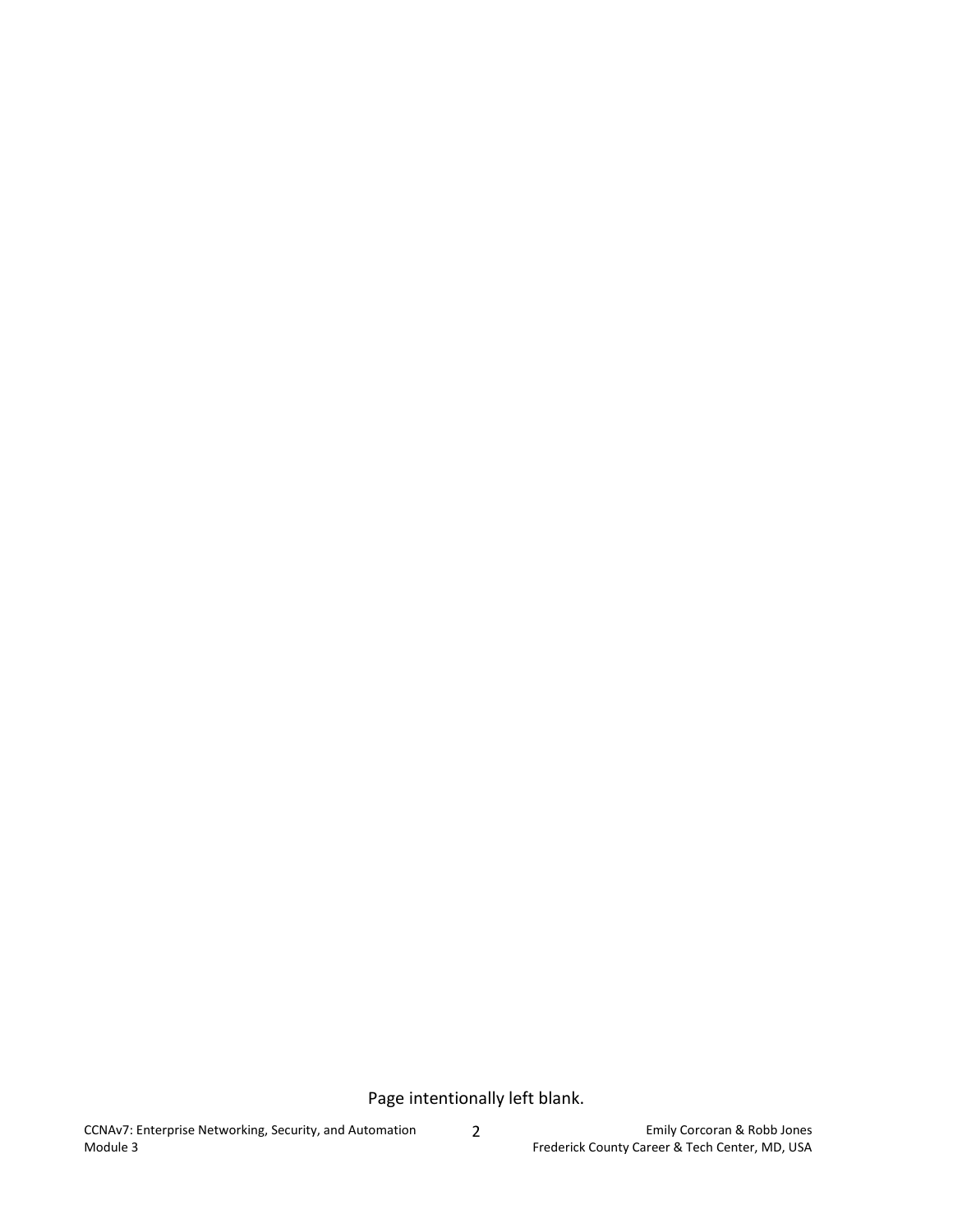Name\_\_\_\_\_\_\_\_\_\_\_\_\_\_\_\_\_\_\_\_\_\_\_\_\_\_\_\_\_\_\_\_\_\_\_\_\_\_\_\_\_\_\_\_\_\_\_\_\_\_\_\_\_\_\_\_\_\_ Date \_\_\_\_\_\_\_\_\_\_\_\_\_\_\_\_

# **Module 3 Reading Organizer Instructor Version**

**Note**: The Reading Organizer has weighted scoring. Any question with the word **explain**, **define, or describe** in it is expected to have a longer answer and is worth two points each.

#### **After completion of this module, you should be able to:**

- Describe the current state of cybersecurity and vectors of data loss.
- Describe tools used by threat actors to exploit networks.
- Describe malware types.
- Describe common network attacks.
- Explain how IP vulnerabilities are exploited by threat actors.
- Explain how TCP and UDP vulnerabilities are exploited by threat actors.
- Explain how IP services are exploited by threat actors.
- Describe best practices for protecting a network.
- Describe common cryptographic processes used to protect data in transit.

# **3.1 Current State of Cybersecurity**

1. Describe the following security terms.

a. Assets –

b. Vulnerability –

c. Threat –

d. Exploit –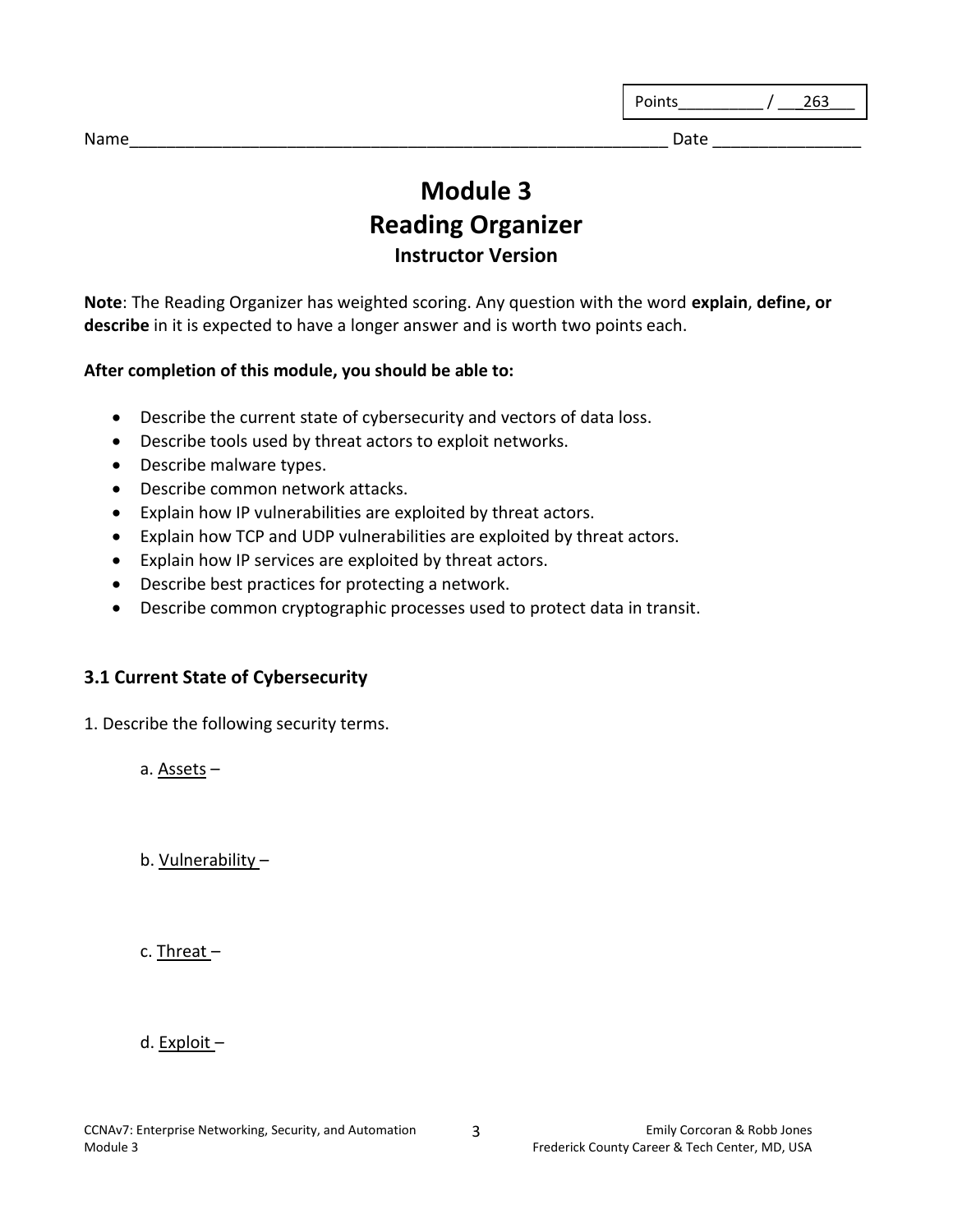e. Mitigation –

f. Risk –

2. Describe what an attack vector is.

3. Explain what a DoS attack is.

4. \_\_\_\_\_\_\_\_\_\_\_\_\_\_\_\_\_\_\_\_\_\_\_ is likely to be an organization's most valuable asset.

5. List common data loss vectors.

a. b. c. d. e. f.

# **3.2 Threat Actors**

6. The terms white hat hacker, black hat hacker, and gray hat hacker are often used to describe a type of hacker. Write in the description of each type of hacker.

a. White Hat Hackers -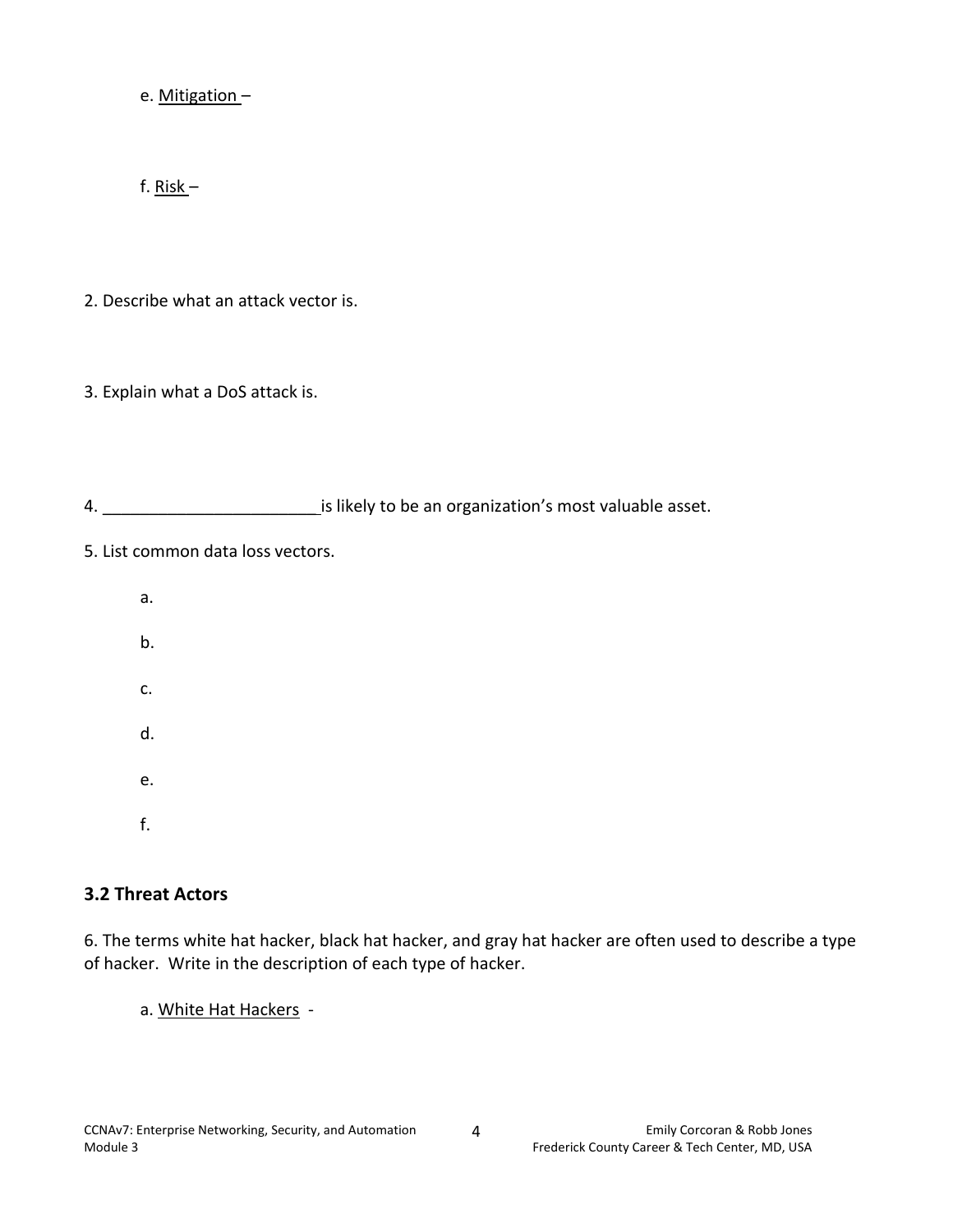b. Gray Hat Hackers –

c. Black Hat Hackers –

7. The term threat actor includes hackers, but what else does it include?

8. Describe modern hacking terms shown below.

a. Script Kiddies –

b. Vulnerability Broker –

c. Hacktivists –

d. Cyber criminals –

e. State-Sponsored –

- 9. What are two examples of hacktivist?
	- a.
	- b.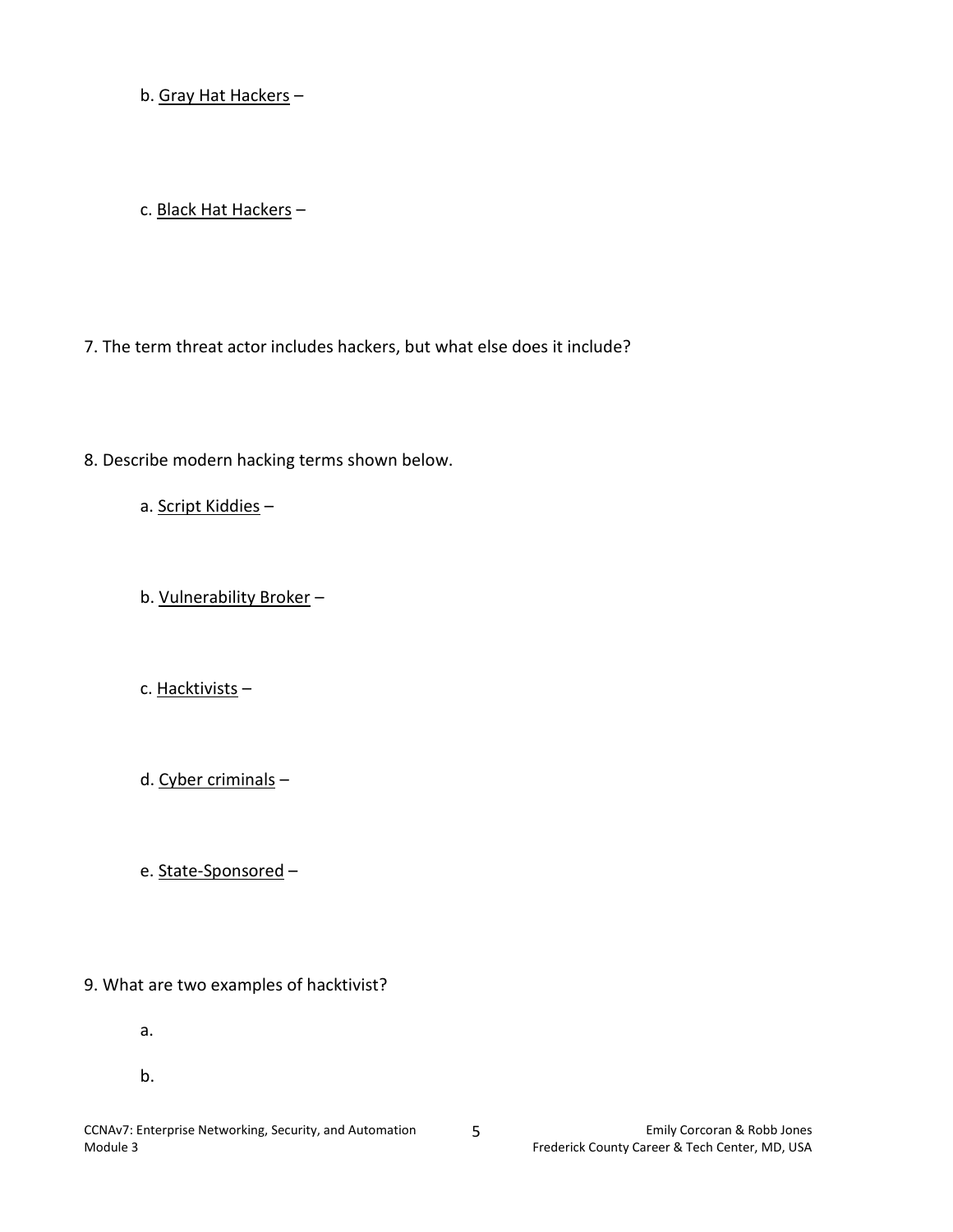## **3.3 Introduction to Attack Tools**

10. Match the following terms to their definitions

- a. Fuzzers to Search Vulnerabilities b. Password Crackers c. Vulnerability Scanners
- d. Vulnerability Exploitation Tools e. Wireless Hacking Tools f. Packet Crafting Tools
- g. Network Scanning and Hacking Tools h. Encryption Tools i. Debuggers
- j. Hacking Operating Systems **k. Forensic Tools** l. Rootkit Detectors

m. Packet Sniffers

- 
- 
- 
- 
- 
- 
- 
- 
- \_\_\_\_\_\_\_ These tools are used to capture and analyze packets within traditional Ethernet LANs or WLANs. Tools include Wireshark, Tcpdump, Ettercap, Dsniff, EtherApe, Paros, Fiddler, Ratproxy, and SSLstrip.

\_\_\_\_\_\_\_ Password cracking tools are often referred to as password recovery tools and can be used to crack or recover a password. This is accomplished either by removing the original password, after bypassing the data encryption, or by outright discovery of the password. Password crackers repeatedly make guesses in order to crack the password. Examples of password cracking tools include John the Ripper, Ophcrack, L0phtCrack, THC Hydra, RainbowCrack, and Medusa.

\_\_\_\_\_\_\_ These are specially designed operating systems preloaded with tools optimized for hacking. Examples of specially designed hacking operating systems include Kali Linux, Knoppix, BackBox Linux.

\_\_\_\_\_\_\_ These tools scan a network or system to identify open ports. They can also be used to scan for known vulnerabilities and scan VMs, BYOD devices, and client databases. Examples of tools include Nipper, Secunia PSI, Core Impact, Nessus v6, SAINT, and Open VAS.

\_\_\_\_\_\_\_ These tools are used to probe and test a firewall's robustness using specially crafted forged packets. Examples include Hping, Scapy, Socat, Yersinia, Netcat, Nping, and Nemesis.

Encryption tools use algorithm schemes to encode the data to prevent unauthorized access to the encrypted data. Examples of these tools include VeraCrypt, CipherShed, OpenSSH, OpenSSL, Tor, OpenVPN, and Stunnel.

\_\_\_\_\_\_\_ Wireless hacking tools are used to intentionally hack into a wireless network to detect security vulnerabilities. Examples of wireless hacking tools include Aircrack-ng, Kismet, InSSIDer, KisMAC, Firesheep, and NetStumbler.

\_\_\_\_\_\_\_ Network scanning tools are used to probe network devices, servers, and hosts for open TCP or UDP ports. Examples of scanning tools include Nmap, SuperScan, Angry IP Scanner, and NetScanTools.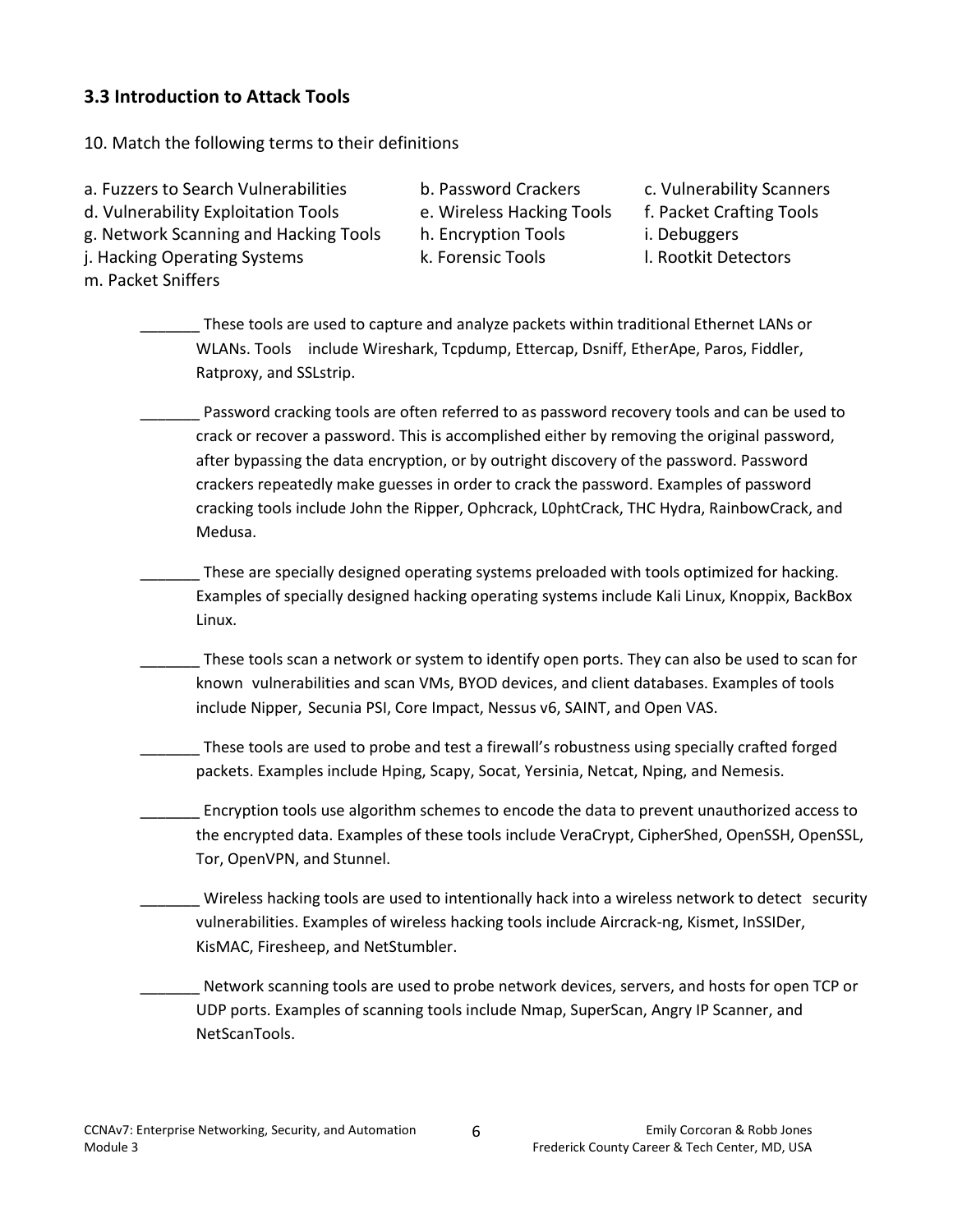| These tools identify whether a remote host is vulnerable to a security attack. Examples of<br>vulnerability exploitation tools include Metasploit, Core Impact, Sqlmap, Social Engineer Toolkit,<br>and Netsparker.            |
|--------------------------------------------------------------------------------------------------------------------------------------------------------------------------------------------------------------------------------|
| Fuzzers are tools used by threat actors to discover a computer's security vulnerabilities.<br>Examples of fuzzers include Skipfish, Wapiti, and W3af.                                                                          |
| These tools are used by white hat hackers to sniff out any trace of evidence existing in a<br>computer. Example of tools include Sleuth Kit, Helix, Maltego, and Encase.                                                       |
| These tools are used by black hats to reverse engineer binary files when writing exploits. They<br>are also used by white hats when analyzing malware. Debugging tools include GDB, WinDbg, IDA<br>Pro, and Immunity Debugger. |
| This is a directory and file integrity checker used by white hats to detect installed root kits.<br>Example tools include AIDE, Netfilter, and PF: OpenBSD Packet Filter.                                                      |

11. Threat actors can use attack tools, or a combination of tools, to create attacks. Write in the correct name for each attack shown below.

| If a threat actor obtains a secret key, that key is referred to as a<br>compromised key. A compromised key can be used to gain access<br>to a secured communication without the sender or receiver being<br>aware of IP the attack.                                                                                          |
|------------------------------------------------------------------------------------------------------------------------------------------------------------------------------------------------------------------------------------------------------------------------------------------------------------------------------|
| This attack occurs when threat actors have positioned themselves<br>between a source and destination. They can now actively monitor,<br>capture, and control the communication transparently.                                                                                                                                |
| A threat actor constructs an IP packet that appears to originate<br>from a valid address inside the corporate intranet.                                                                                                                                                                                                      |
| If threat actors discover a valid user account, the threat actors<br>have the same rights as the real user. Threat actors could use that<br>valid account to obtain lists of other users, network information,<br>change server and network configurations, and modify, reroute,<br>or delete data.                          |
| This is when a threat actor captures and "listens" to network<br>traffic. This attack is also referred to as sniffing or snooping.                                                                                                                                                                                           |
| A DoS attack prevents normal use of a computer or network by<br>valid users. A DoS attack can flood a computer or the entire<br>network with traffic until a shutdown occurs because of the<br>overload. A DoS attack can also block traffic, which results in a<br>loss of access to network resources by authorized users. |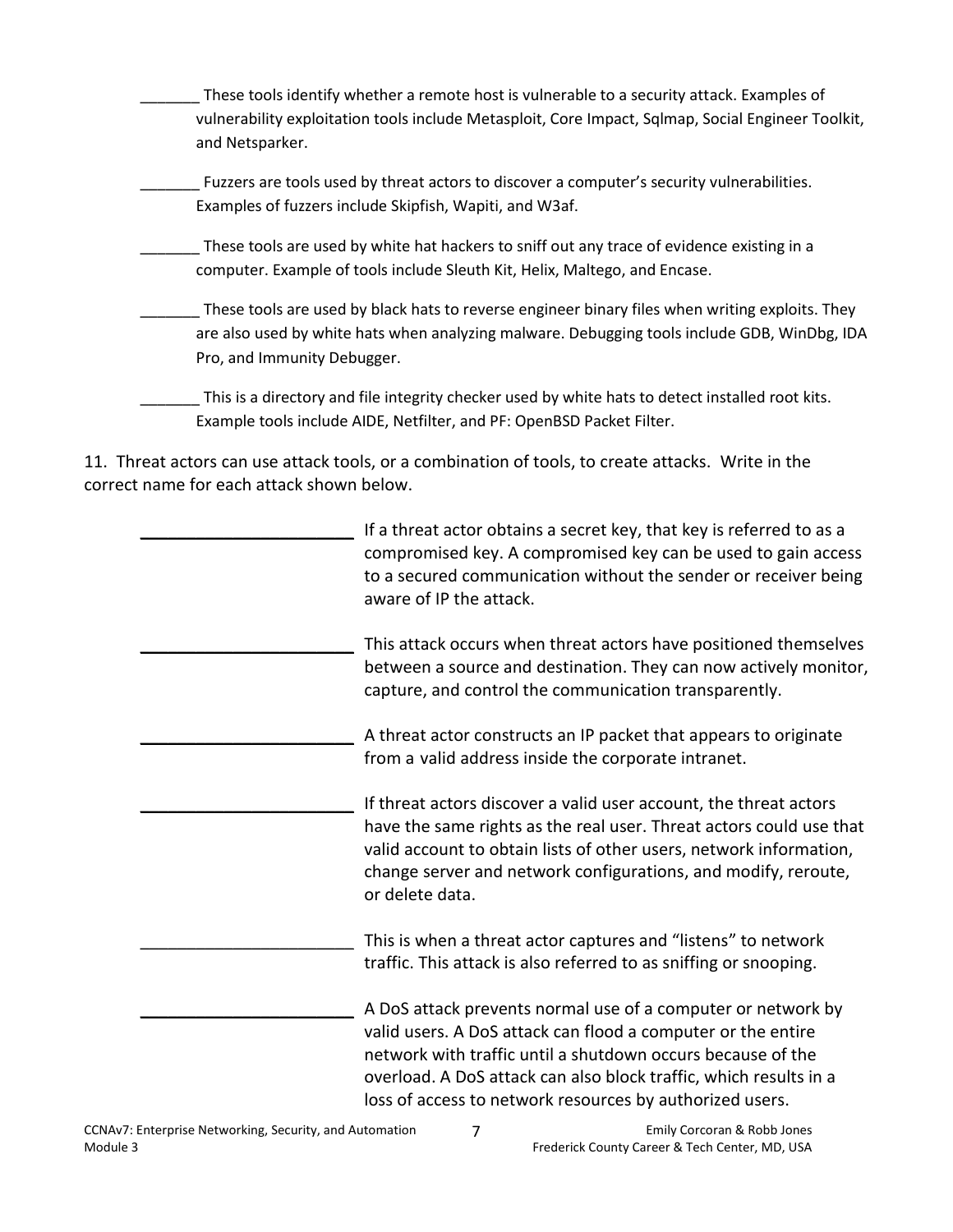| A sniffer is an application or device that can read, monitor, and<br>capture network data exchanges and read network packets. If the<br>packets are not encrypted, a sniffer provides a full view of the<br>data inside the packet. |
|-------------------------------------------------------------------------------------------------------------------------------------------------------------------------------------------------------------------------------------|
| If threat actors have captured enterprise traffic, they can alter the<br>data in the packet without the knowledge of the sender or<br>receiver.                                                                                     |

#### **3.4 Malware**

12. **12. 12. 12. 12. 12. 12. 12. 12. 12. 12. 12. 12. 12. 12. 12. 12. 12. 12. 12. 12. 12. 12. 12. 12. 12. 12. 12. 12. 12. 12. 12. 12. 12. 12. 12. 12. 1** 

13. Viruses hide by attaching themselves to computer code, software, or documents on the computer. When opened, the virus executes and infects the computer. List what viruses can do.

- a. b. c. d.
- e.

14. Describe what the modern viruses listed below are developed to do.

- a. Boot sector virus –
- b. Firmware virus –
- c. Macro virus –
- d. Program virus –
- e. Script virus –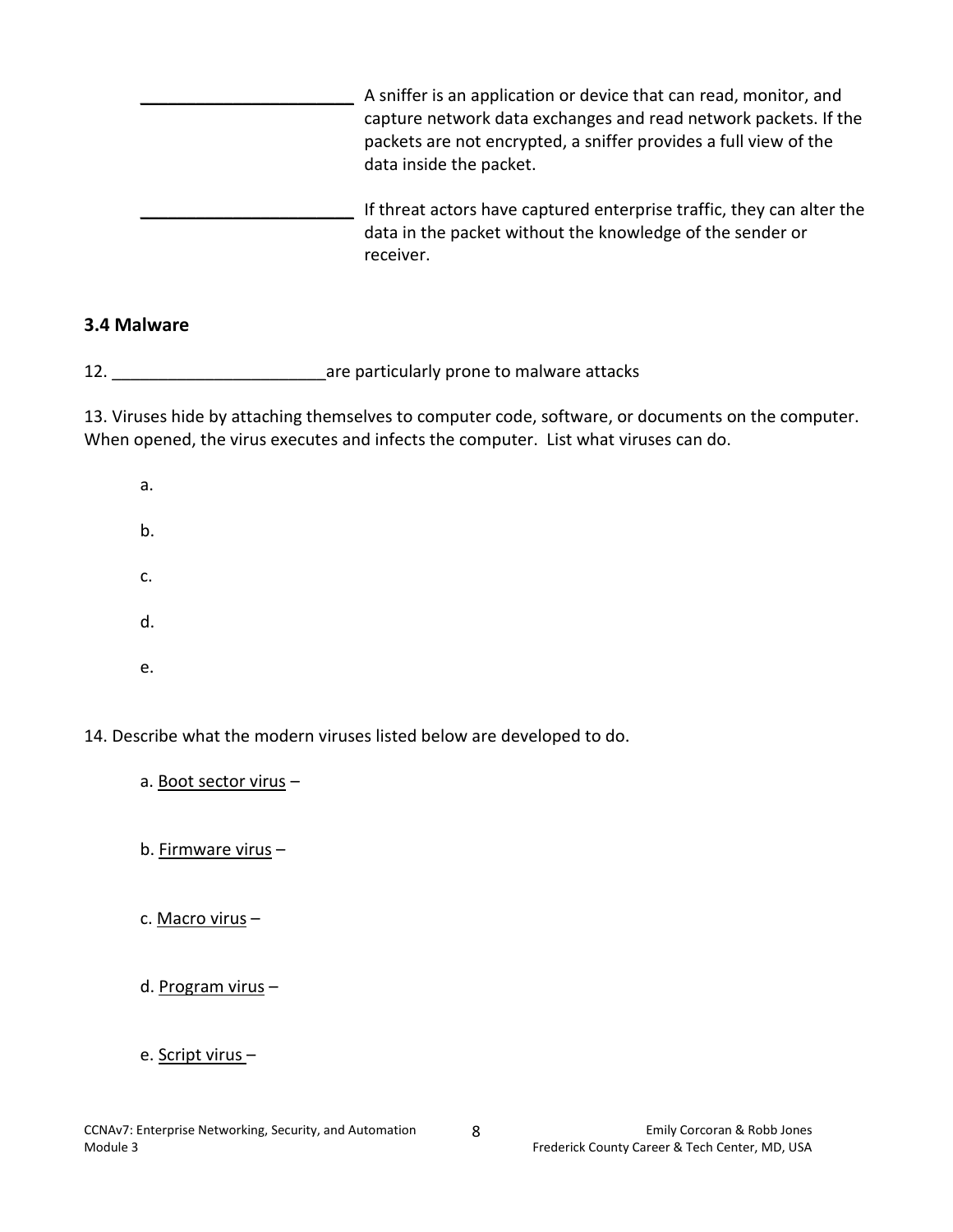Trojan horse enables unauthorized file transfer services on end devices. Trojan horse provides the threat actor with sensitive data, such as passwords. Trojan horse actively attempts to steal confidential information, such as credit card numbers, by recording key strokes entered into a web form. Trojan horse slows or halts network activity. \_\_\_\_\_\_\_\_\_\_\_\_\_\_\_\_\_\_\_\_\_\_\_ Trojan horse corrupts or deletes files. \_\_\_\_\_\_\_\_\_\_\_\_\_\_\_\_\_\_\_\_\_\_\_ Trojan horse enables unauthorized remote access. \_\_\_\_\_\_\_\_\_\_\_\_\_\_\_\_\_\_\_\_\_\_\_Trojan horse will use the victim's computer as the source device to launch attacks and perform other illegal activities. Trojan horse stops antivirus programs or firewalls from functioning.

15. There are several types of Trojan horses shown below. Write in the correct name for each one.

16. Write one detail or characteristic about each of the different types of malware listed below.

a. Adware –

b. Ransomware –

c. Rootkit –

d. Spyware –

e. Worm –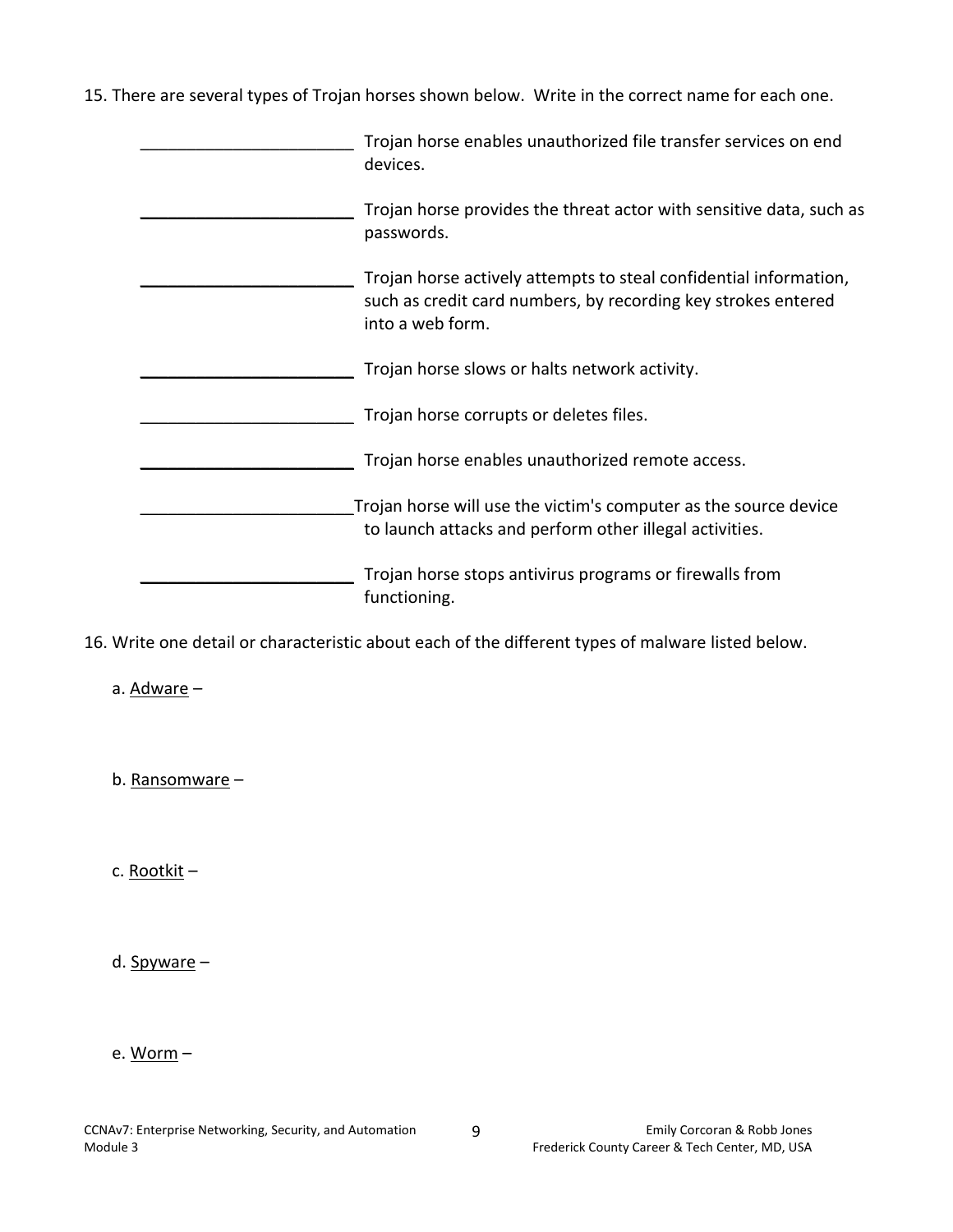#### **3.5 Common Network Attacks**

17. List the three types of attacks that networks are susceptible to.

a. b. c.

#### 18. What is reconnaissance?

19. List some of the techniques used by malicious threat actors to conduct reconnaissance attacks.

20. Access attacks exploit known vulnerabilities in \_\_\_\_\_\_\_\_\_\_\_\_\_\_\_\_\_\_\_\_\_\_\_\_\_\_\_\_ \_\_\_\_\_\_\_\_\_\_\_\_\_\_\_\_\_\_\_\_\_\_\_, and \_\_\_\_\_\_\_\_\_\_\_\_\_\_\_\_\_\_\_\_\_\_\_.

21. Threat actors use \_\_\_\_\_\_\_\_\_\_\_\_\_\_\_\_\_\_\_\_\_\_\_on network devices and computers to retrieve data, gain access, or to escalate access privileges to administrator status.

22. Describe a password attack.

23. Describe a spoofing attack.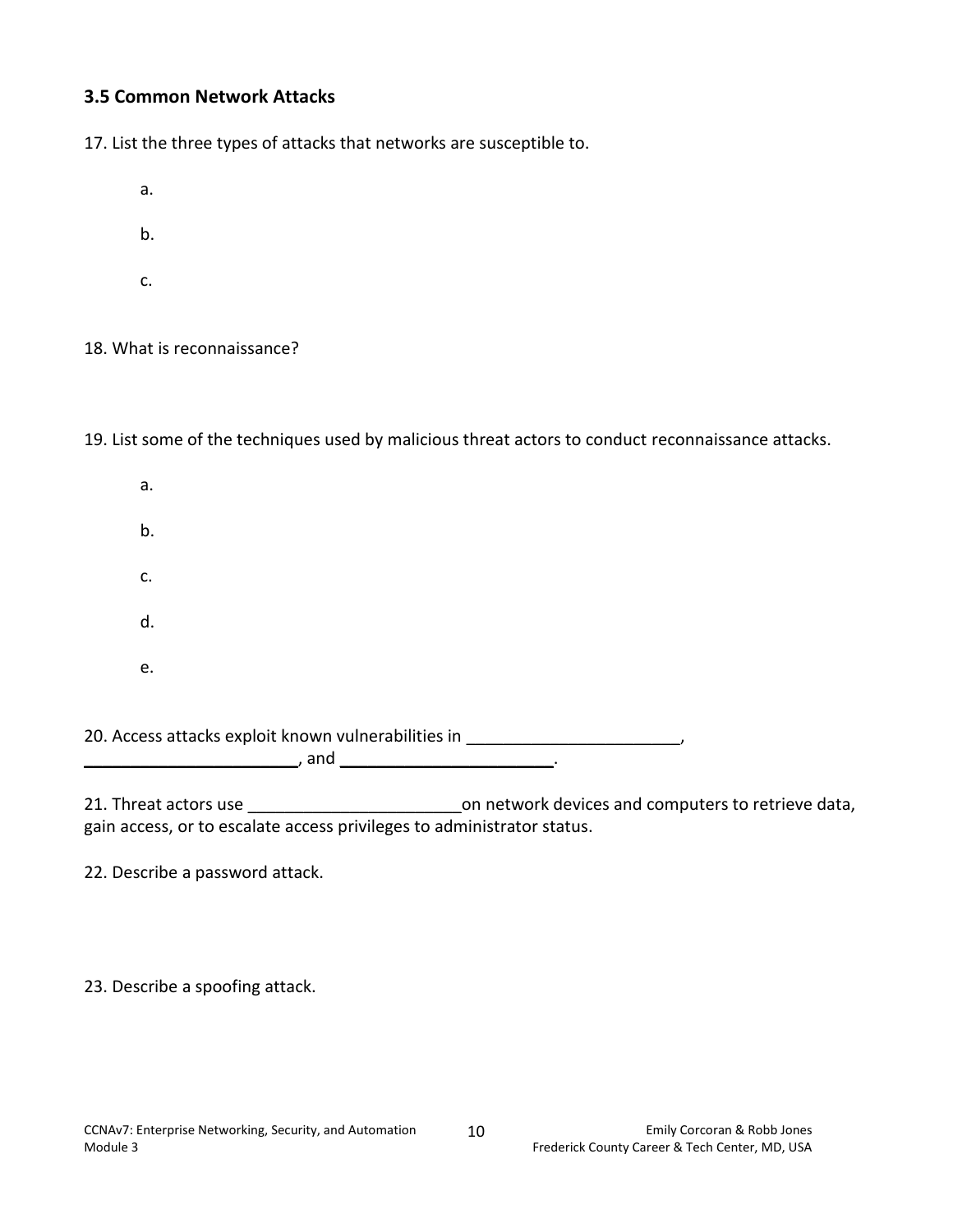24. List and describe the access attack listed below.

|    | a. $\overline{\phantom{a}}$ |  |
|----|-----------------------------|--|
|    |                             |  |
|    |                             |  |
|    |                             |  |
|    | b. $\qquad \qquad$          |  |
|    |                             |  |
|    |                             |  |
|    |                             |  |
|    | c.                          |  |
|    |                             |  |
|    |                             |  |
|    |                             |  |
| d. |                             |  |
|    |                             |  |

25. Describe social engineering attacks.

26. Identify the following social engineering attacks.

| Also known as junk mail, this is unsolicited email which often<br>contains harmful links, malware, or deceptive content.                                                                                                    |
|-----------------------------------------------------------------------------------------------------------------------------------------------------------------------------------------------------------------------------|
| A threat actor creates a targeted phishing attack tailored for a<br>specific individual or organization.                                                                                                                    |
| A threat actor pretends to need personal or financial data to<br>confirm the identity of the recipient.                                                                                                                     |
| Sometimes called "Quid pro quo", this is when a threat actor<br>requests personal information from a party in exchange for<br>something such as a gift.                                                                     |
| A threat actor sends fraudulent email which is disguised as being<br>from a legitimate, trusted source to trick the recipient into<br>installing malware on their device, or to share personal or<br>financial information. |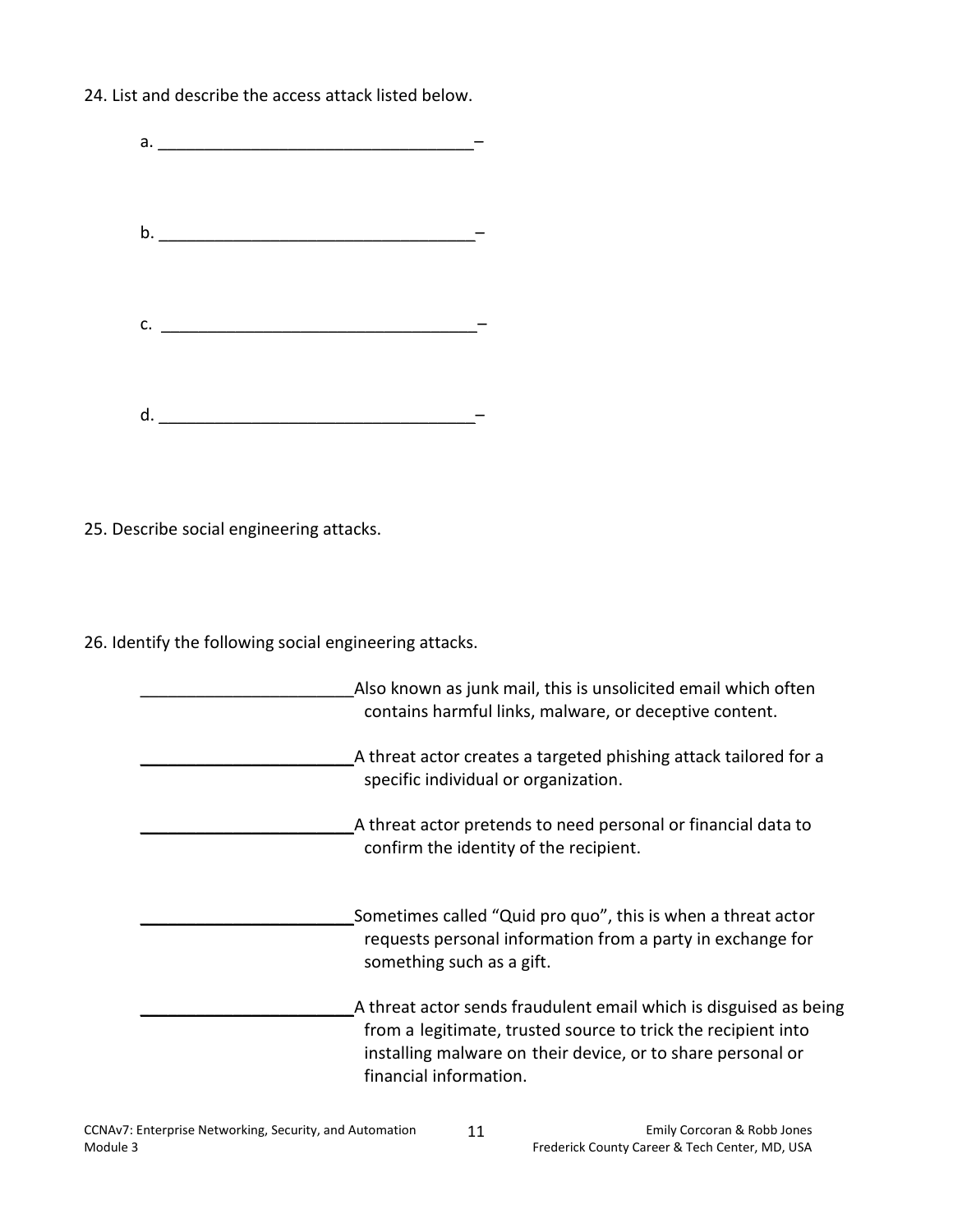|         | This is where a threat actor inconspicuously looks over someone's<br>shoulder to steal their passwords or other information.                                                                   |
|---------|------------------------------------------------------------------------------------------------------------------------------------------------------------------------------------------------|
|         | A threat actor leaves a malware infected flash drive in a public<br>location. A victim finds the drive and unsuspectingly inserts it into<br>their laptop, unintentionally installing malware. |
|         | This type of attack is where a threat actor pretends to be<br>someone they are not to gain the trust of a victim.                                                                              |
|         | This is where a threat actor rummages through trash bins to<br>discover confidential documents.                                                                                                |
|         | This is where a threat actor quickly follows an authorized person<br>into a secure location to gain access to a secure area.                                                                   |
| 27. The | (SET) was designed to help white hat hackers and<br>other network security professionals create social engineering attacks to test their own networks.                                         |

28. Enterprises must educate their \_\_\_\_\_\_\_\_\_\_\_\_\_\_\_\_\_about the risks of social engineering, and develop strategies to validate identities over the phone, via email, or in person.

29. List the recommended social engineering protection practices.

a. b. c. d. e. f. g. h.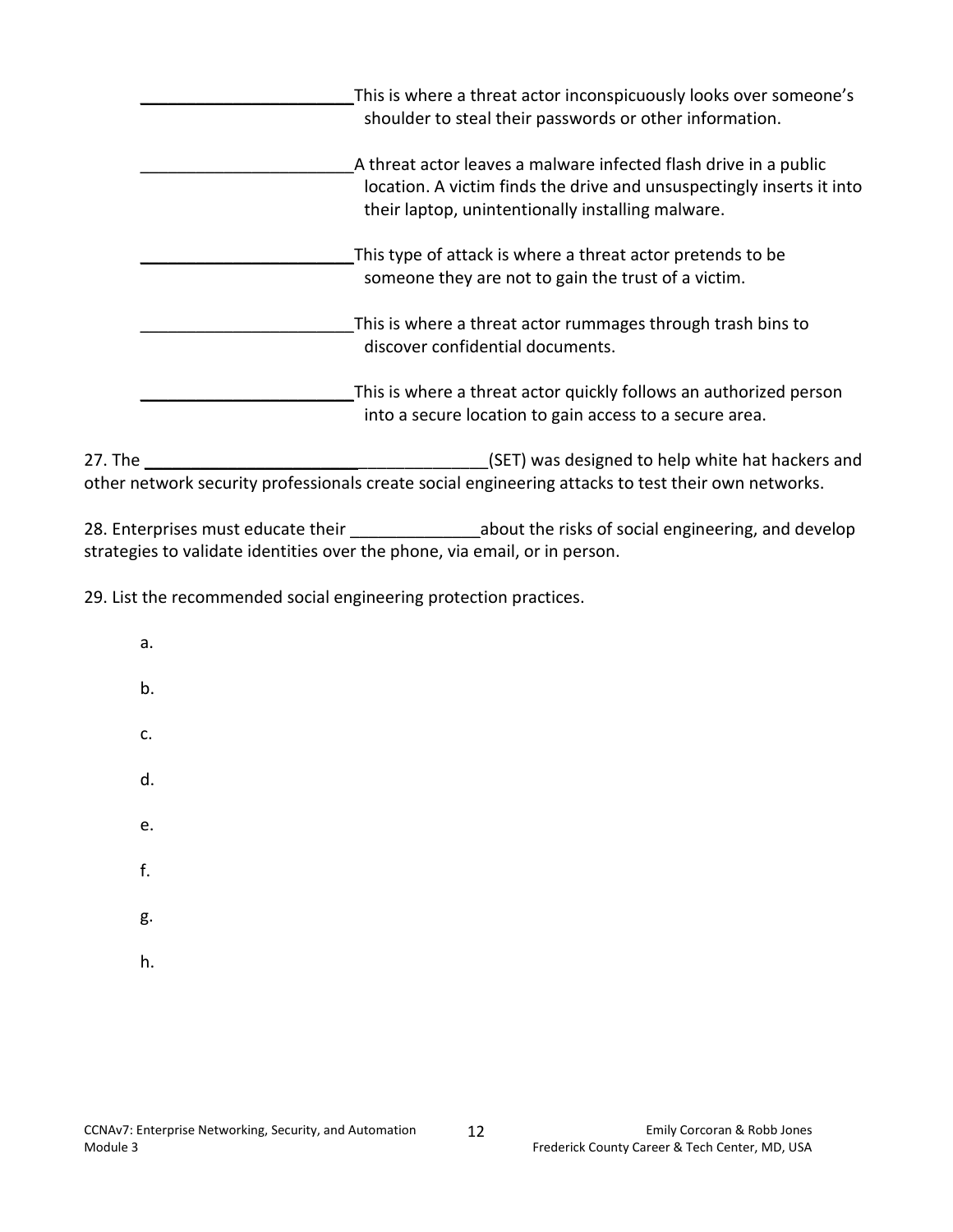30. List and describe the two major types of DoS attacks.

a.  $\frac{1}{2}$  –  $\frac{1}{2}$ b. \_\_\_\_\_\_\_\_\_\_\_\_\_\_\_\_\_\_\_\_\_\_\_\_\_\_\_\_\_\_\_\_\_\_\_\_\_\_\_\_\_\_\_\_\_\_–

## **3.6 IP Vulnerabilities and Threats**

31. List and describe the following IP related attacks.

| $\mathsf b.$ $\blacksquare$ |  |
|-----------------------------|--|
|                             |  |
|                             |  |
|                             |  |
|                             |  |
|                             |  |
| C.                          |  |
|                             |  |
|                             |  |
|                             |  |
|                             |  |
|                             |  |
|                             |  |
|                             |  |
|                             |  |
|                             |  |
|                             |  |
|                             |  |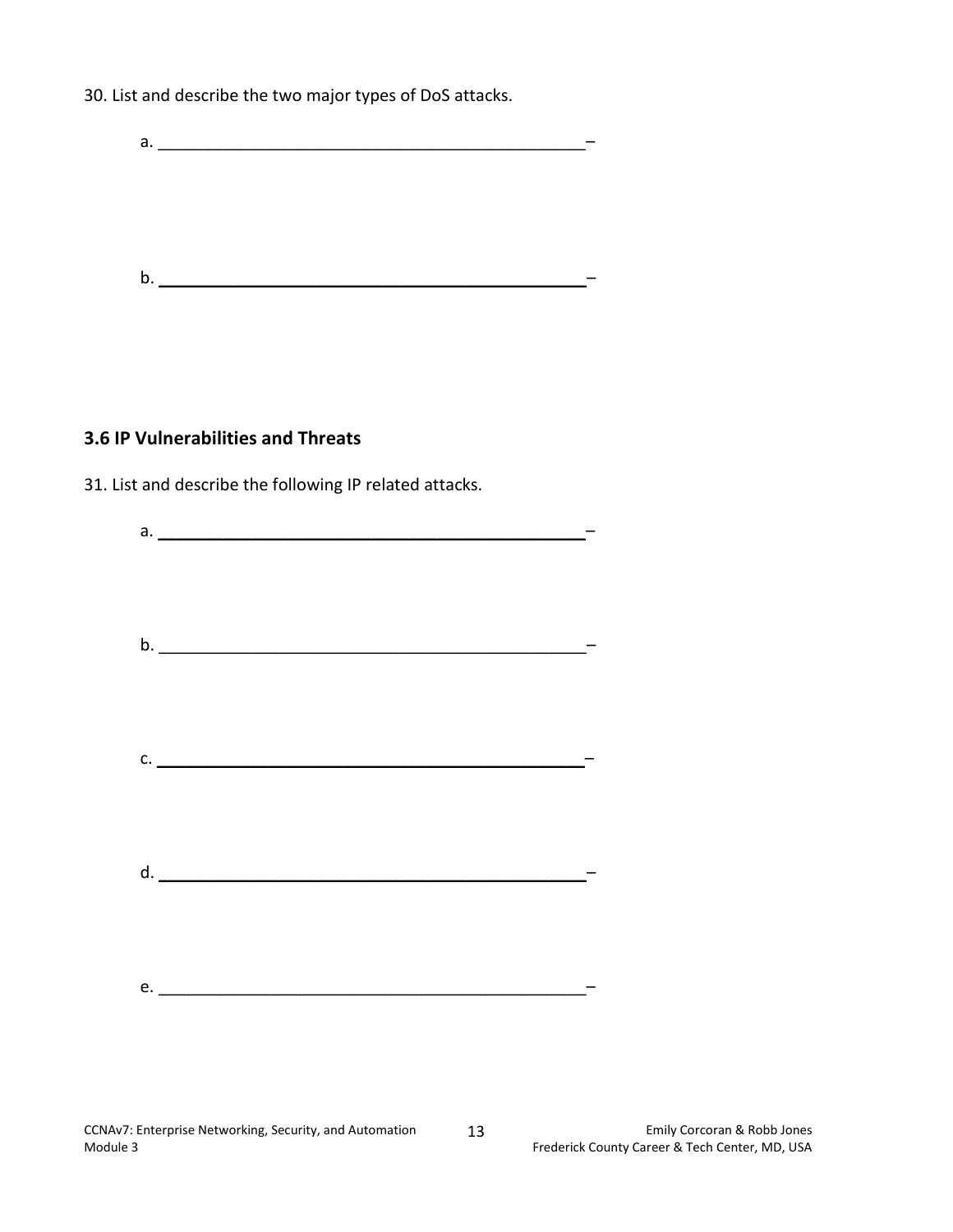32. Threat actors use ICMP for reconnaissance and scanning attacks. If an information-gathering attack is launched what types of information can they gather?

- a. b. c.
- d.

33. Threat actors often use amplification and reflection techniques to create DoS attacks. Explain both of these attacks.

a. Amplification –

b. Reflection –

|                           | 34. Newer forms of amplification and reflection attacks such as |                                           | and |
|---------------------------|-----------------------------------------------------------------|-------------------------------------------|-----|
| amplification attacks and |                                                                 | amplification attacks are now being used. |     |

35. Describe what happens when an IP address spoofing attacks occur.

36. Spoofing attacks can be non-blind or blind. Describe both types of attacks.

a. Non-blind spoofing –

b. Blind spoofing –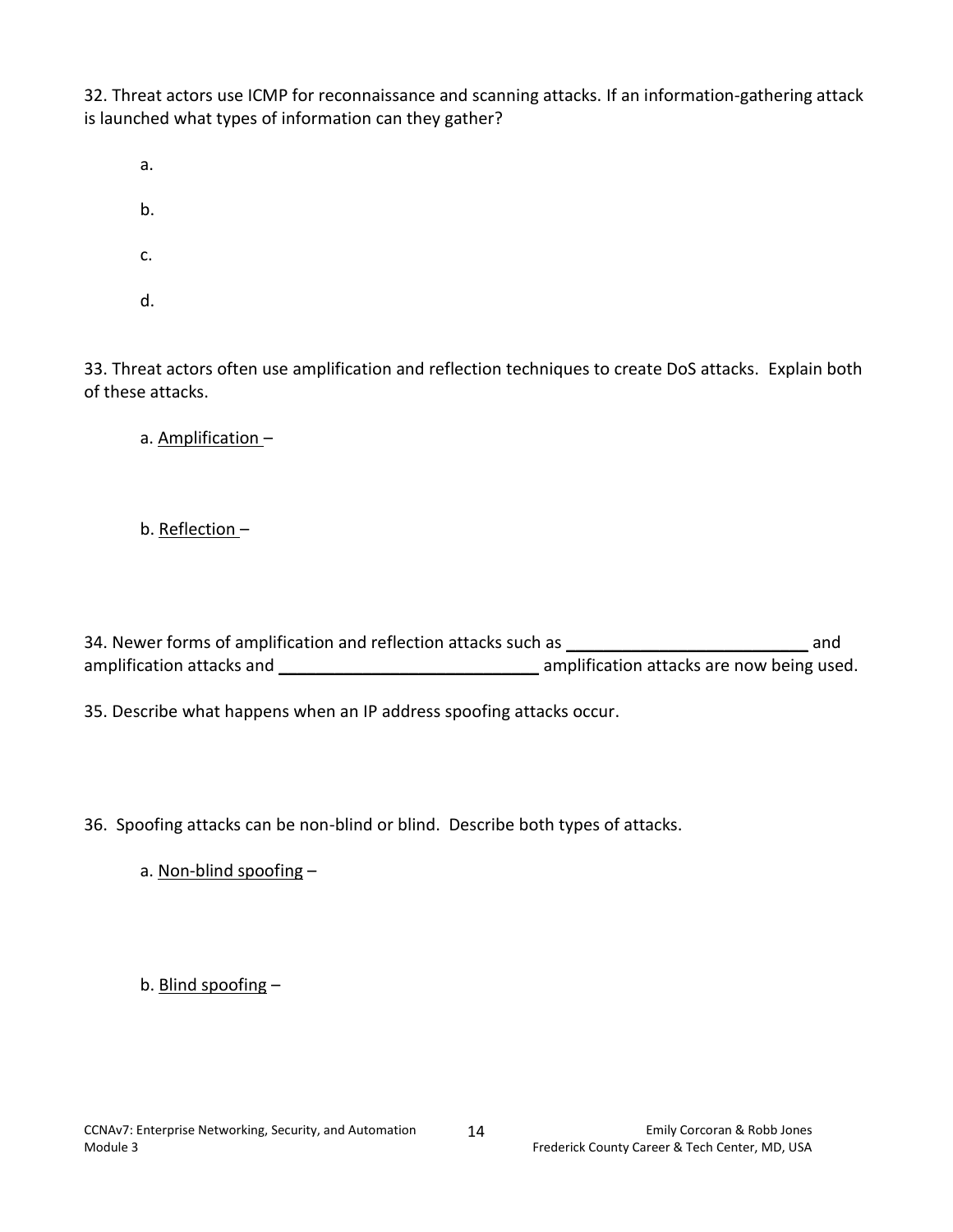37. When are MAC address spoofing attacks used?

#### **3.7 TCP and UDP Vulnerabilities**

38. List and describe the services TCP provides.

| $a.$ $\overline{\phantom{a}}$ |  |
|-------------------------------|--|
|                               |  |
|                               |  |
|                               |  |
|                               |  |
|                               |  |
|                               |  |
| $\mathsf{b}$ .                |  |
|                               |  |
|                               |  |
|                               |  |
|                               |  |
|                               |  |
|                               |  |
|                               |  |
| C.                            |  |
|                               |  |
|                               |  |
|                               |  |

39. Describe the three steps used to establish a TCP connection.

| 40. The<br>41. What can a TCP reset attack be used to do? | exploits the TCP three-way handshake. |
|-----------------------------------------------------------|---------------------------------------|
| 3.                                                        |                                       |
| 2.                                                        |                                       |
|                                                           |                                       |
| 1.                                                        |                                       |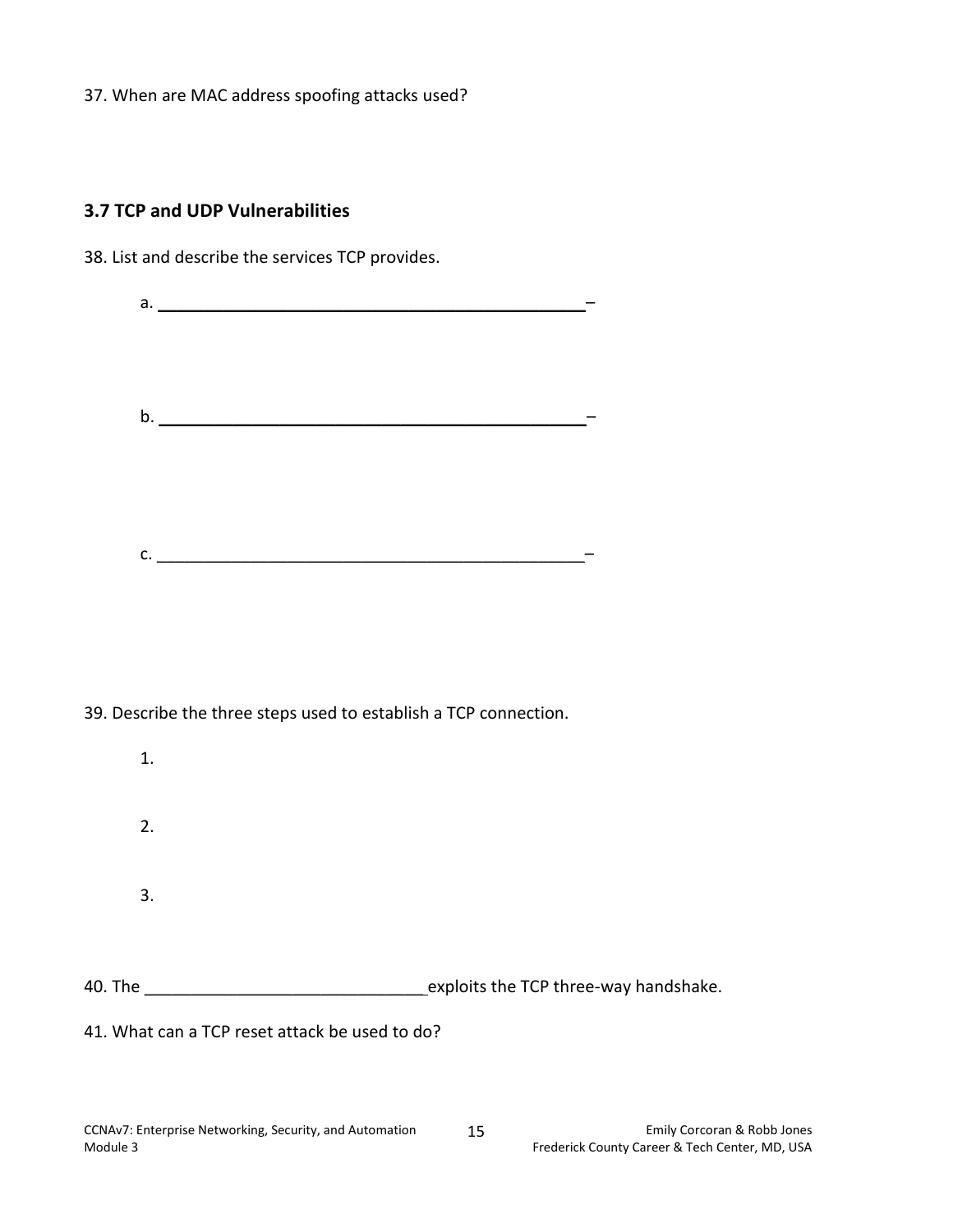42. UDP is a  $\qquad \qquad$  transport layer protocol.

43. UDP has a much lower overhead than TCP because it is not connection-oriented. What is it not doing that TCP does?

44. What happens in a UDP flood attack?

#### **3.8 IP Services**

45. Explain what an ARP request is.

46. What is a "gratuitous ARP"?

47. Why will a host send a "gratuitous ARP"?

48. ARP cache poisoning can be used to launch various \_\_\_\_\_\_\_\_\_\_\_\_\_\_\_\_\_\_\_\_\_\_\_\_\_\_\_\_\_ attacks.

49. List the possible DNS attacks.

- a.
- b.
- 
- c.
- d.

50. What does it mean when a DNS server is called an open resolver?

A DNS open resolver answers queries from clients outside of its administrative domain.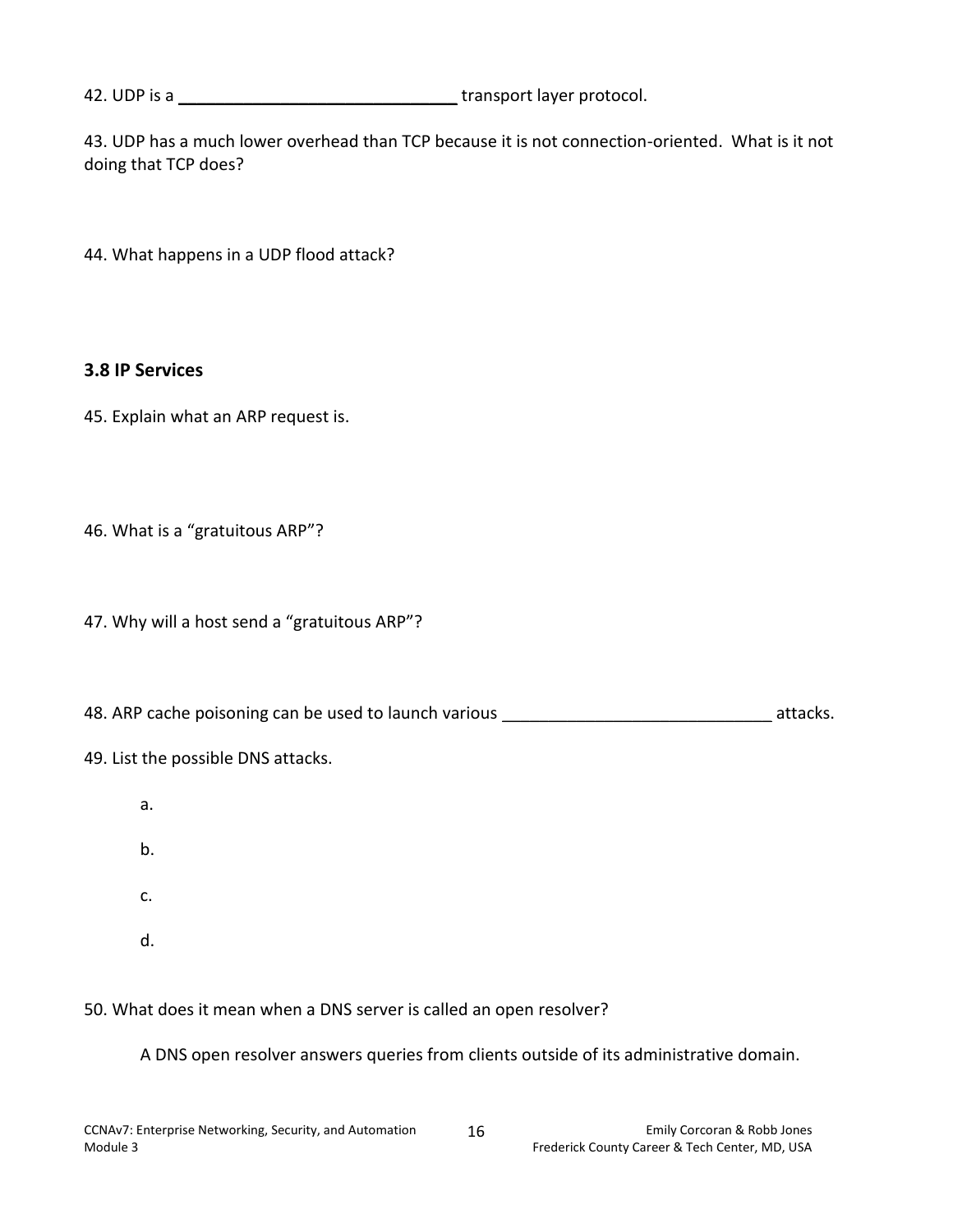51. List the vulnerabilities of a DNS open resolver.

a. b. c. d.

52. Explain what a DNS domain shadowing attack does.

53. How do DNS tunneling attacks work?

54. What do DHCP server do?

- 55. Describe what happens during a DHCP spoofing attack?
- 56. What type of misleading information can a rouge server provide clients?

a.

b.

c.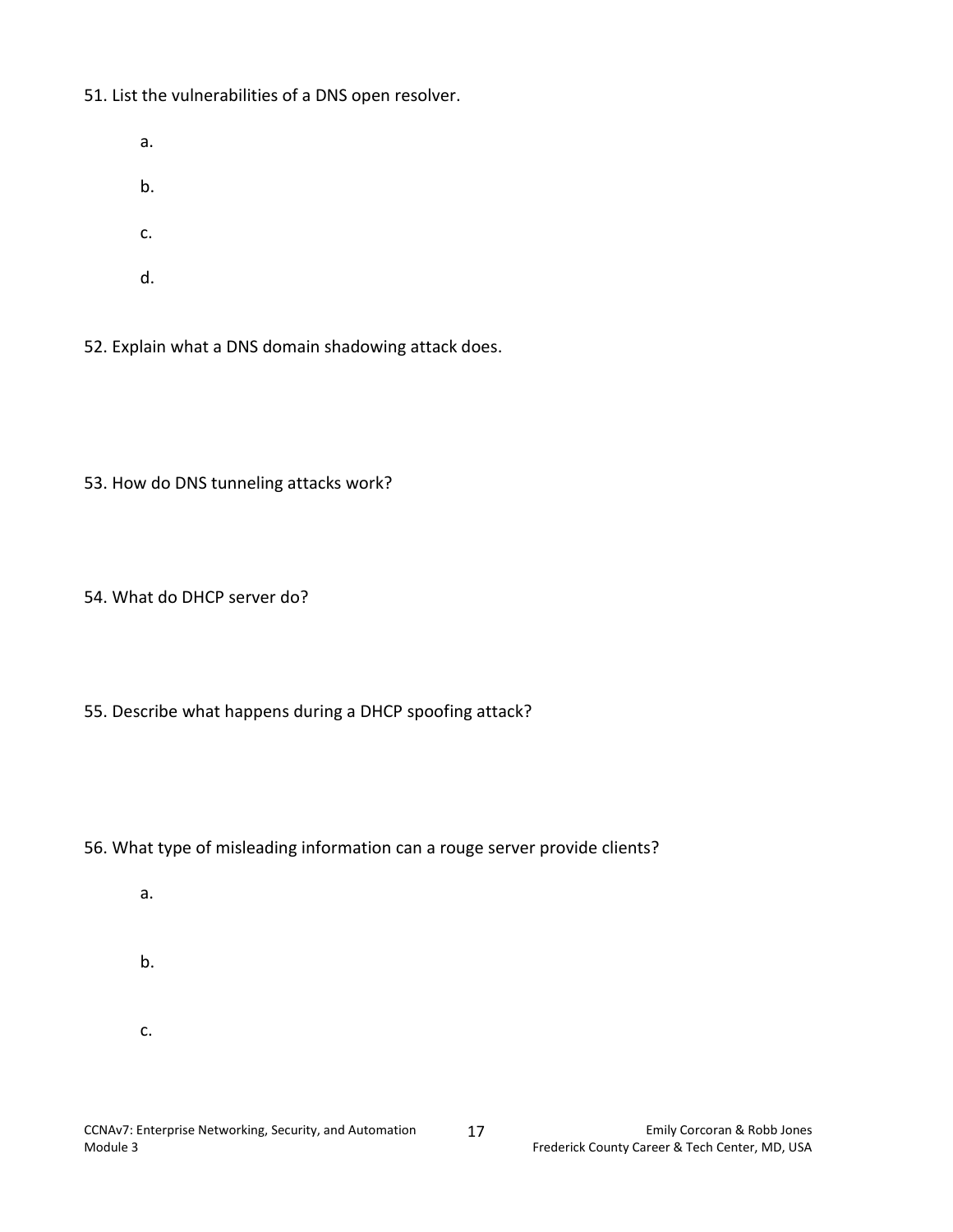#### **3.9 Network Security Best Practices**

57. List and describe the CIA information security triad.

a.  $\frac{1}{2}$ b. \_\_\_\_\_\_\_\_\_\_\_\_\_\_\_\_\_\_\_\_\_\_\_\_\_\_\_\_–  $c.$   $-$ 

58. Most organizations employ a \_\_\_\_\_\_\_\_\_\_\_\_\_\_\_\_\_\_\_\_\_\_\_\_\_\_ approach to security. This is also known as a layered approach.

59. List the security devices and services that can be implemented to protect an organization's users and assets against TCP/IP threats.

a. b. c. d.

60. What is a firewall?

#### 61. List some of the common properties all firewall share.

a.

- b.
- c.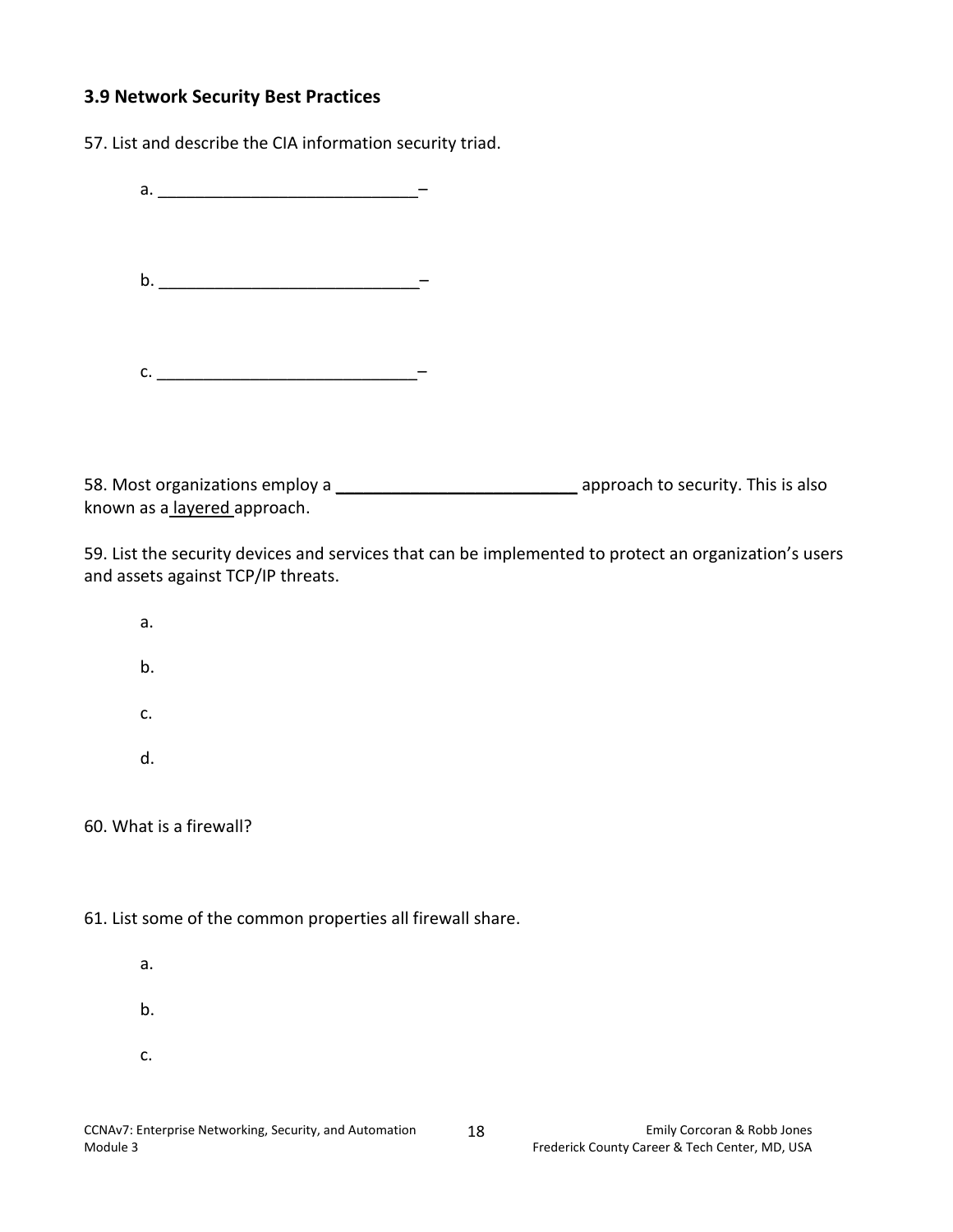62. What is one benefit of using a firewall in a network?

63. What is one limitation present in firewalls?

64. IDS and IPS technologies detect patterns in network traffic using signatures. Explain what a signature is.

| 65. The Cisco WSA combines advanced | protection,                     |
|-------------------------------------|---------------------------------|
| and                                 | policy controls, and reporting. |

#### **3.10 Cryptography**

66. What are the four elements of secure communication?

| b. |  |
|----|--|
|    |  |
| c. |  |
| d. |  |

67. \_\_\_\_\_\_\_\_\_\_\_\_\_\_\_\_\_\_\_\_\_\_\_\_\_\_\_\_\_\_ are used to ensure the integrity of a message.

68. List three well-known hash functions.

| a. |  |  |  |
|----|--|--|--|
| b. |  |  |  |
| c. |  |  |  |

69. What needs to happen to add authentication to integrity assurance.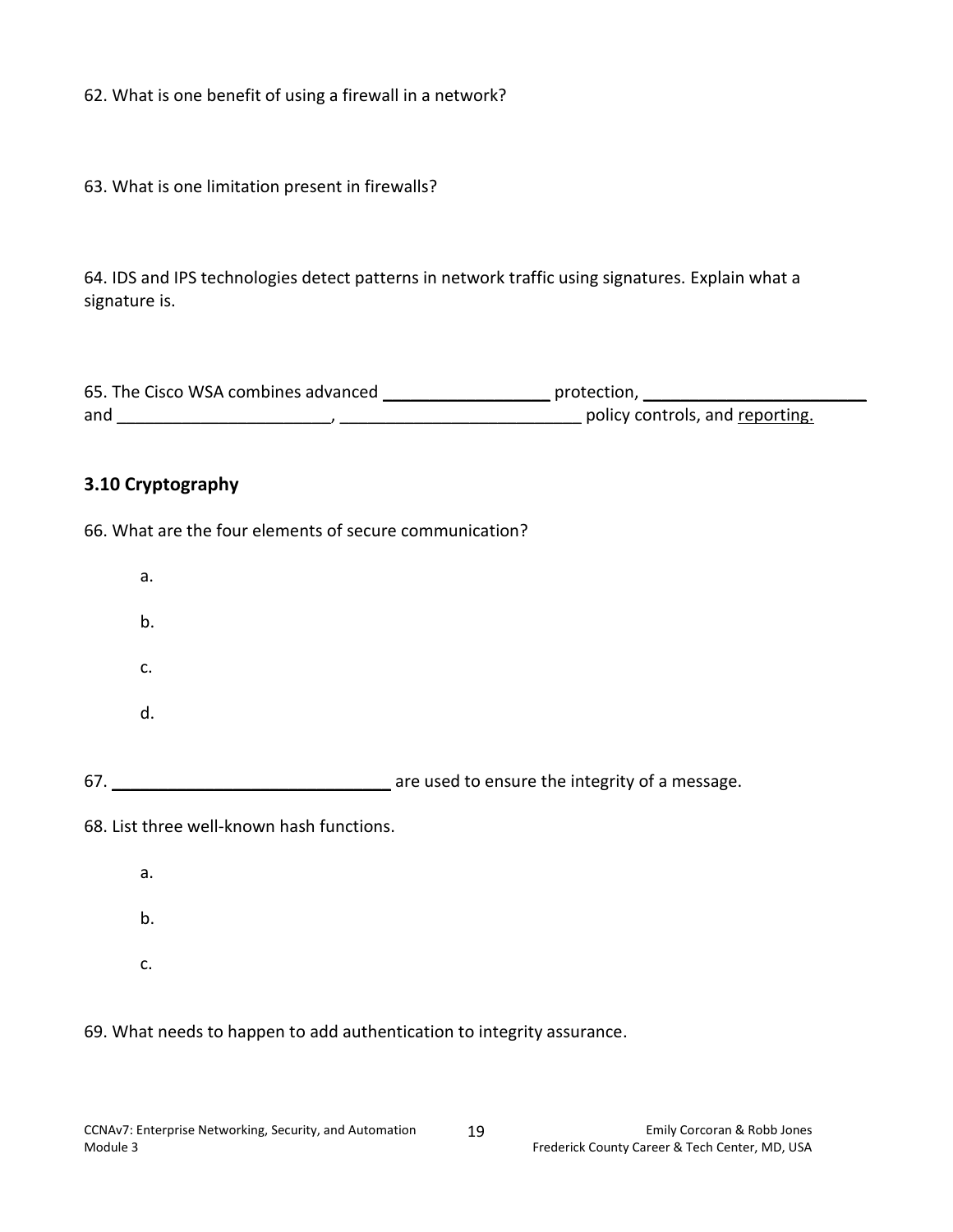70. There are two classes of encryption used to provide data confidentiality. Describe the characteristics of both.

| Symmetric Encryption -                                                  |  |  |
|-------------------------------------------------------------------------|--|--|
| a.                                                                      |  |  |
| b.                                                                      |  |  |
| c.                                                                      |  |  |
| d.                                                                      |  |  |
|                                                                         |  |  |
| Asymmetric Encryption -                                                 |  |  |
| a.                                                                      |  |  |
| b.                                                                      |  |  |
| c.                                                                      |  |  |
| d.                                                                      |  |  |
|                                                                         |  |  |
| sender and receiver before any encrypted communications can take place. |  |  |
| 72. List the well-known symmetric encryption algorithms.                |  |  |

73. Asymmetric algorithms, also called \_\_\_\_\_\_\_\_\_\_\_\_\_\_\_\_\_\_\_\_\_\_\_\_\_\_\_\_\_\_\_\_, are designed so that the key that is used for encryption is different from the key that is used for decryption

74. Asymmetric algorithms use a public key and a private key. Both keys are capable of the encryption process, but the complementary paired key is required for \_\_\_\_\_\_\_\_\_\_\_\_\_\_\_\_\_\_\_\_\_\_\_\_\_\_\_\_\_\_.

a.

b.

c.

d.

d.